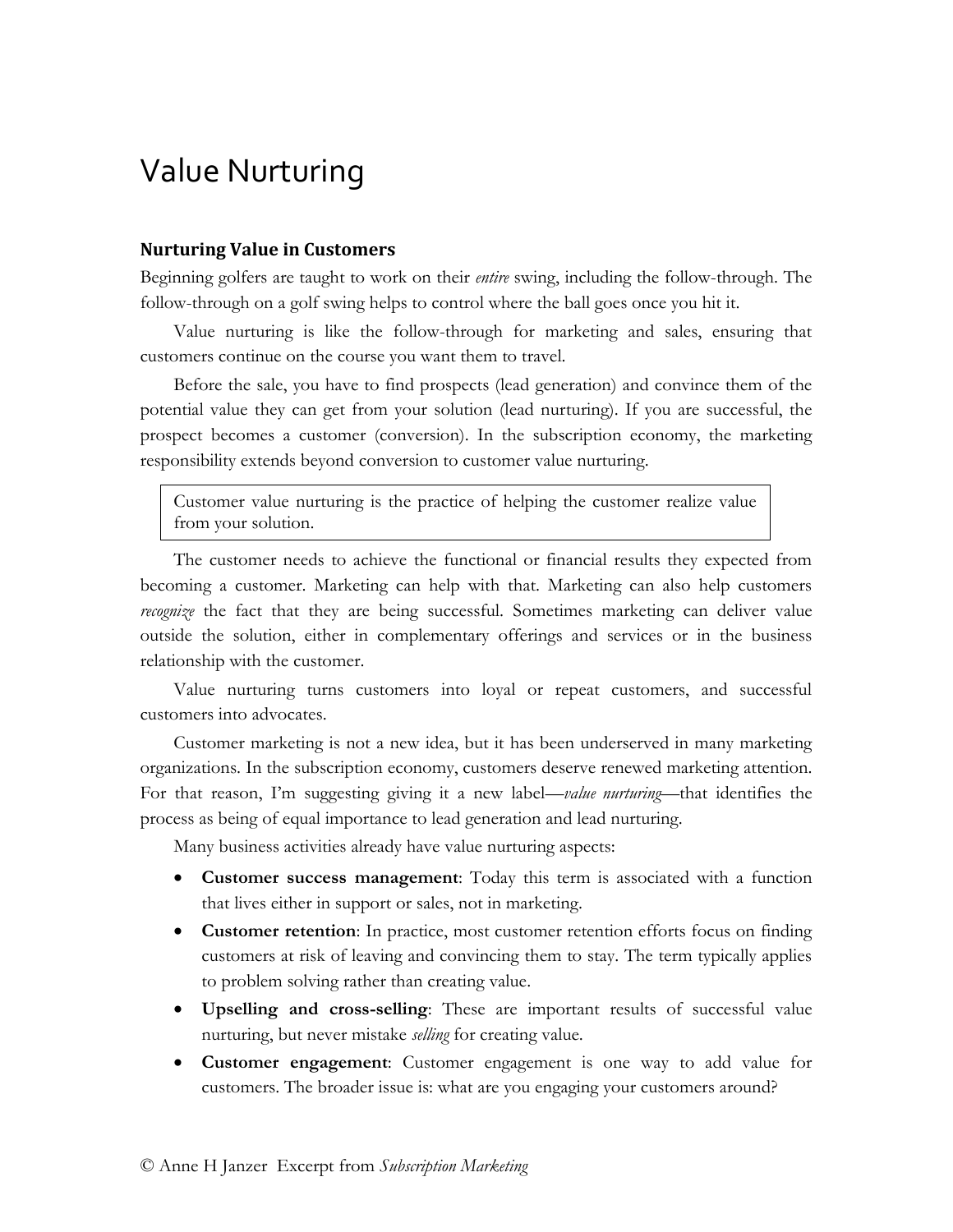**Customer marketing**: Customer marketing is a broad term that covers a wide variety of activities.

Value nurturing as defined here is a specific set of activities, originating in the marketing organization, that take place after lead generation, lead nurturing, and customer conversion. It is the next logical step in subscription marketing.

The word *value* has inherent ambiguity that is useful in this particular case. Consider common uses of the word:

- 1. Value (*verb*): to consider something or someone as important or useful (Shakespeare: "I was too young that time to value her, but now I know her.")
- 2. Value (*noun*): a relative assessment of worth or importance ("What's the value of this painting?")
- 3. Value (*noun*): a principle or standard of behavior (Gandhi: "Your habits become your values, your values become your destiny.")

Value nurturing can help customers determine that the ongoing subscription is a smart economic decision (value in the sense of definition #1). Marketing can also nurture the customer's perception of the relative value (definition #2) of a subscription solution over time.

Last but not least, marketing may also help align the solution with the customer's personal values (definition #3). Some businesses use purpose-driven marketing to communicate and realize social or environmental objectives. Many people are interested in doing businesses with organizations that share their core values.

This third type of value, the alignment of principles or ideals, carries particular weight in the subscription economy because the customer maintains an ongoing relationship with the vendor.

## **Whose Value Is It, Anyway?**

It's tempting to align value nurturing with monetary metrics such as customer lifetime value. How much money does the customer contribute to the business over the course of their relationship? How can you optimize that?

Revenue growth is of course your endgame. But if you approach value nurturing purely with the thought of getting more money from existing customers, you're likely to get it wrong. We've all experienced a poorly executed upsell at some point in our lives, and realize that it damages the customer relationship.

Your customers can tell when you're only interested in them for the money, not the relationship.

Value nurturing is about helping the *customer* realize value from your solution, not about helping you wring every dollar out of the customer. The better your business is at making its customers successful, the more successful your business will be over the long run.